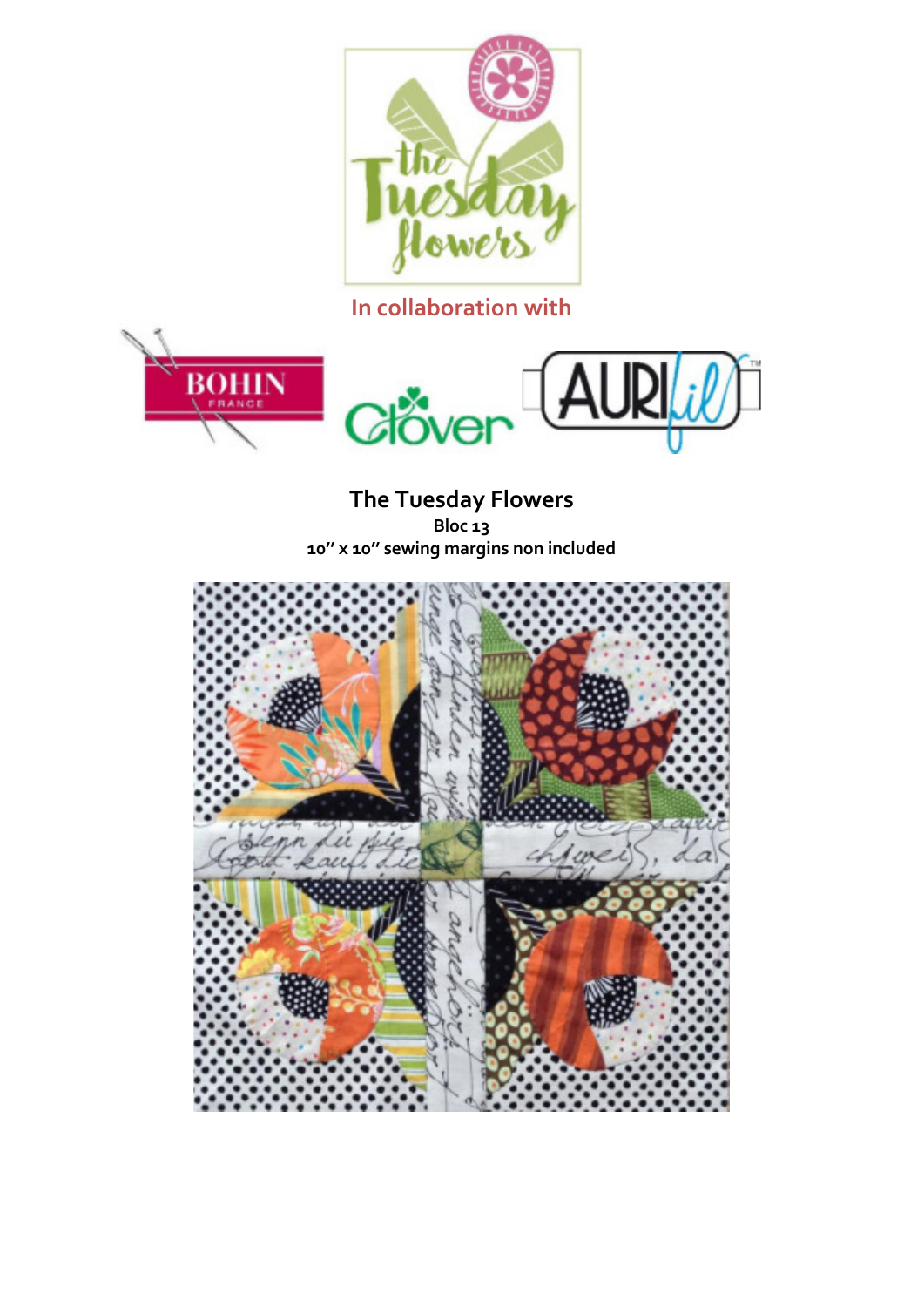## **General points:**

The given measures and templates for the cutting include the ¼" sewing margins, rounded up to 1⁄2" for both, **except for the circle C and the one with the flower shape**.

*For the ones who love the traditional method, you can help yourself with the quarter block global pattern for the templates.*

*The measures on the plans are without the sewing margins, except a few on which is written "\*sewing margins included".*

**Cutting:**

• **In a background pattern:**

- **4 squares A of 5'' side**
	- **In a fabric for the stems:**

**1 bias of ½''x 10'' (measures of the bias non folded) which will make the 4 stems F once they have been cut**

- **With several fabrics for each one of the 4 flowers:**
- **1 square B of 3⅝'' side**
- **1 piece D**
- **1 piece E**

• **With a fabric for the center of the flowers, a total of:**

- **4 circles C (adding the sewing margins) and maybe with a selective cutting**
	- **With several fabrics for the leaves**
- **4 pairs of pieces G and G'**
	- **With a fabric for the intermediate bands:**
- **4 bands I of 1 ½'' x 5''**
	- **With a last fabric:**
- **1 central square J of 1 ½ '' side**

**BOHIN temporary glue pen ref 65504**

**BOHIN chalk pen: 3 lead TR Nº91472**

**CLOVER needle for appliqué n° 10 ref: 4971**

**CLOVER fusible bias tape maker: 6 mm ref: 4011 and the 5 mm interlining ribbon ref: 4041 AURIFIL 100% cotton threads which match with the fabrics Thin cardboard**

**Realisation:**

Pattern 1: For a quarter of the block, on the center of a square A, applique a circle C.



## Marges de couture comprises\*

## Sch<sub>1</sub>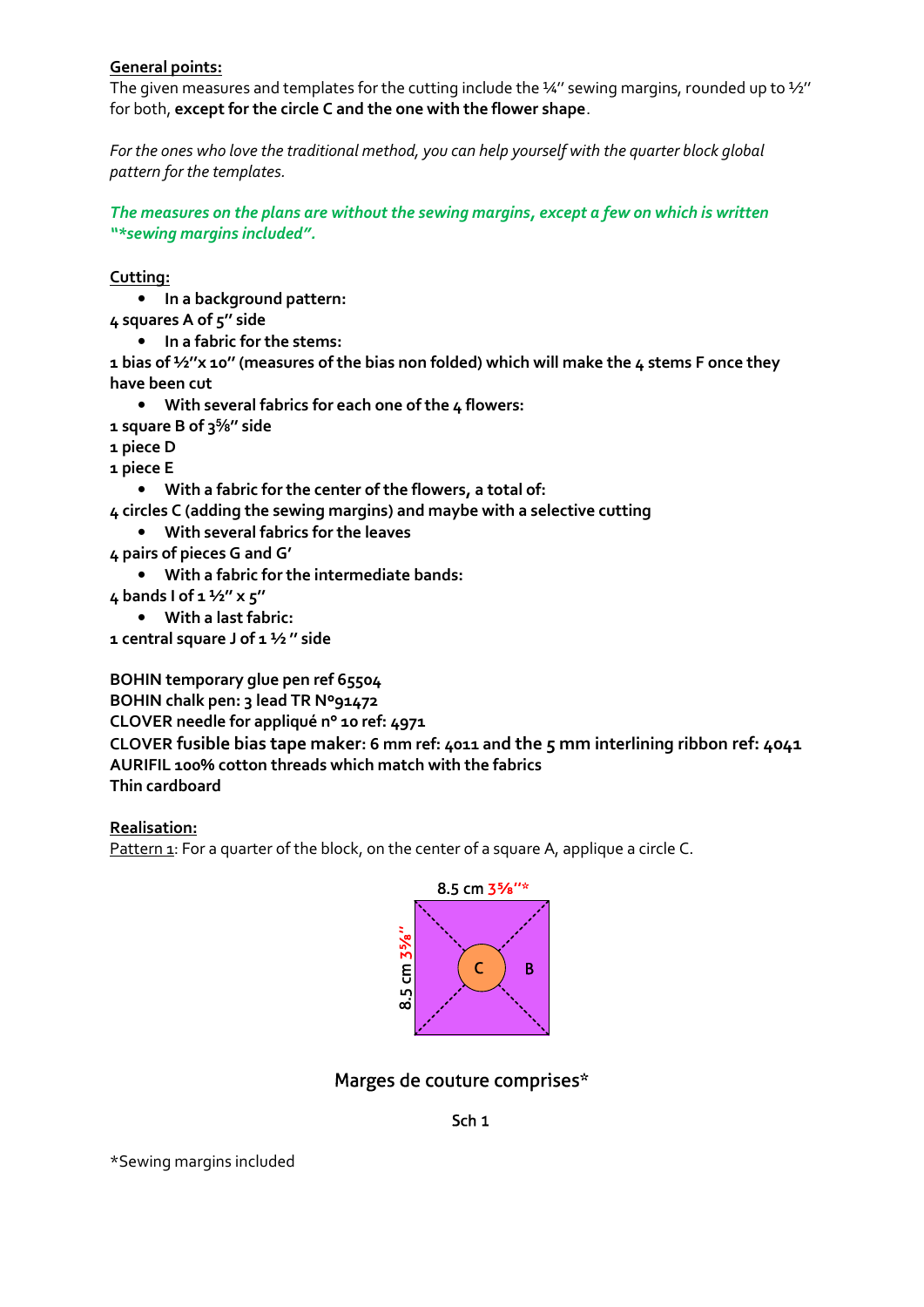Pattern 2: By helping yourself with the pattern, put the piece D edge to edge on the square B. Applique its curved side. Repeat the same for the piece E.



Sch<sub>2</sub>

Pattern 3: On the back of this assembly, put the circle « flower shape" in the middle. Trace its outline and cut the excess of fabric by keeping a 14" sewing margin. Pass a gathering thread at about 1/16'' of the outline. Redispose the cardboard « flower shape » and pull the gathering thread to block it. Then ion.



Sch<sub>3</sub>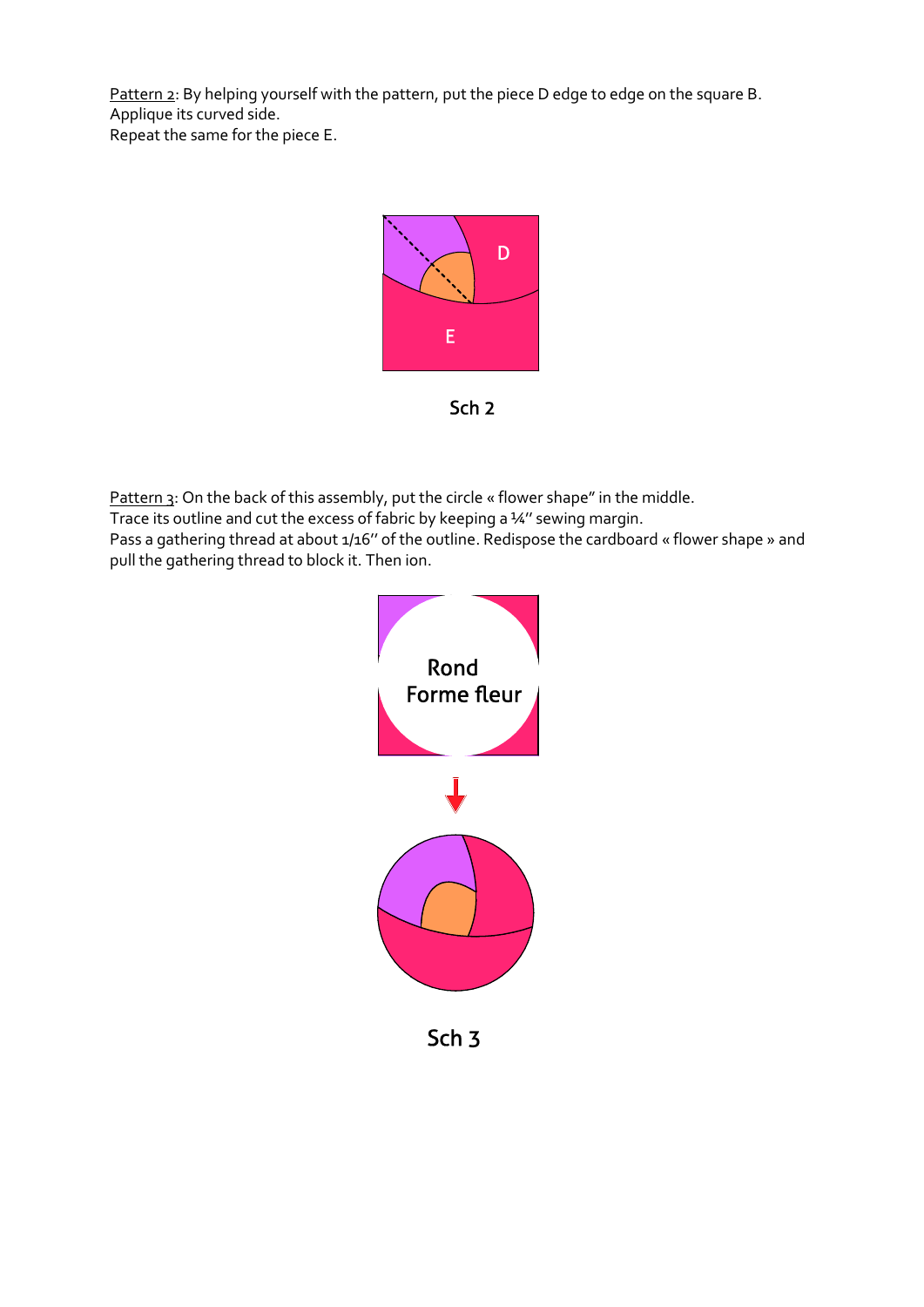Pattern 4: On the front of square A, report the main line of the pattern to applique. Put the piece G edge to edge in place and applique its wavy part. Repeat the same on the other side for piece G' with the same fabric.

Cut off the excess of fabric on the stems of these two pieces; they must overlap. Underneath, cut the excess fabric of the square A.

Make a bias with the CLOVER fusible bias tape maker. Cut it in 4 equal stems F. Applique one of them on the overlap of pieces G and G'. The ends will exceed underneath the flowers and on the outside of de quarter block.



Sch 4

Pattern 5: Applique the flower in place. Empty the back and take out the cardboard. Applique the flowers H on each side of the stem. Empty the back of the leaves. Make a total of 4 quarter of blocks, more or less identical according to the chosen assortments.



 $X_4$ 

Sch<sub>5</sub>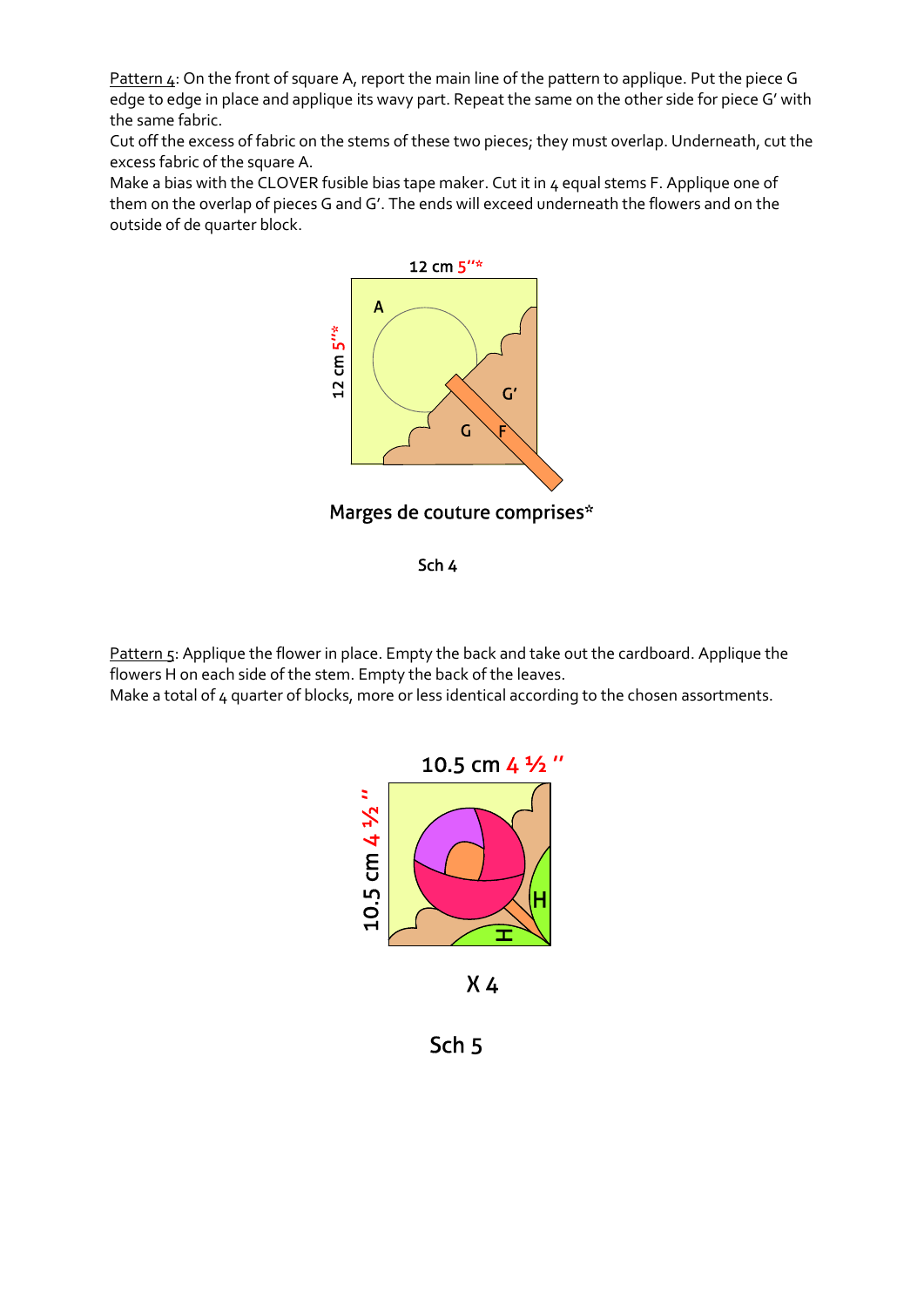Pattern 6.7: With the pattern and the plan, first stitch twice 2 quarters of blocks on each side of the band I.

Then, sew a band I on both opposite sides of square J. Sew these 3 assemblies on 3 lines.



Sch 6